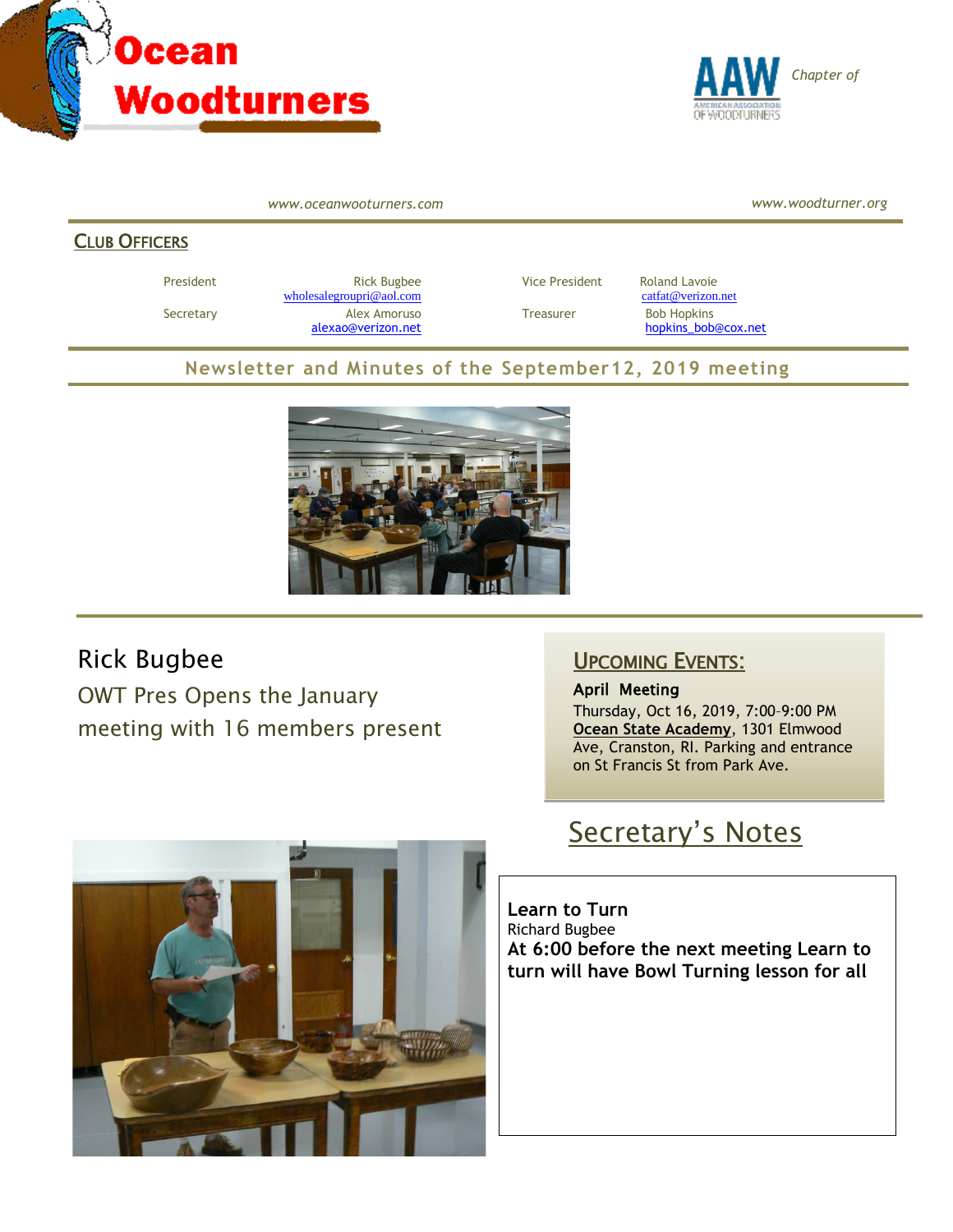DEMO



Ray Lanham gave and inspiring talk om many subjects. Stabilizing wood with cactus juice, using a toaster over to dry wood, making an artistic ribbon with bowl sections, and more

# Meeting Minutes

Rick opened the meeting with 19 members Treasurer's Report No report

Committee Reports.

Program Committee: No report Outreach Committee: No report Fundraising Committee: No report

Turn and Learn -  $6 - 7$  before next meeting

### Treasures notes Bob Hopkins

You can pay your dues directly from the website at <http://www.oceanwoodturners.com/dues.cfm> Dues: Club dues are \$25 annually. For members who wish to have a printed Newsletter mailed to them monthly, there is an annual charge of \$5 to cover postage, payable with club dues.

All payments should be mailed to:

Bob Hopkins, 48 Tilbury Drive, Bristol, RI 02809 Anyone interested in helping out at WATER FIRE call Bob

# Show and Tell



Rick Bugbee shows us his bowl made of Oak and one made of an Ambrosia burl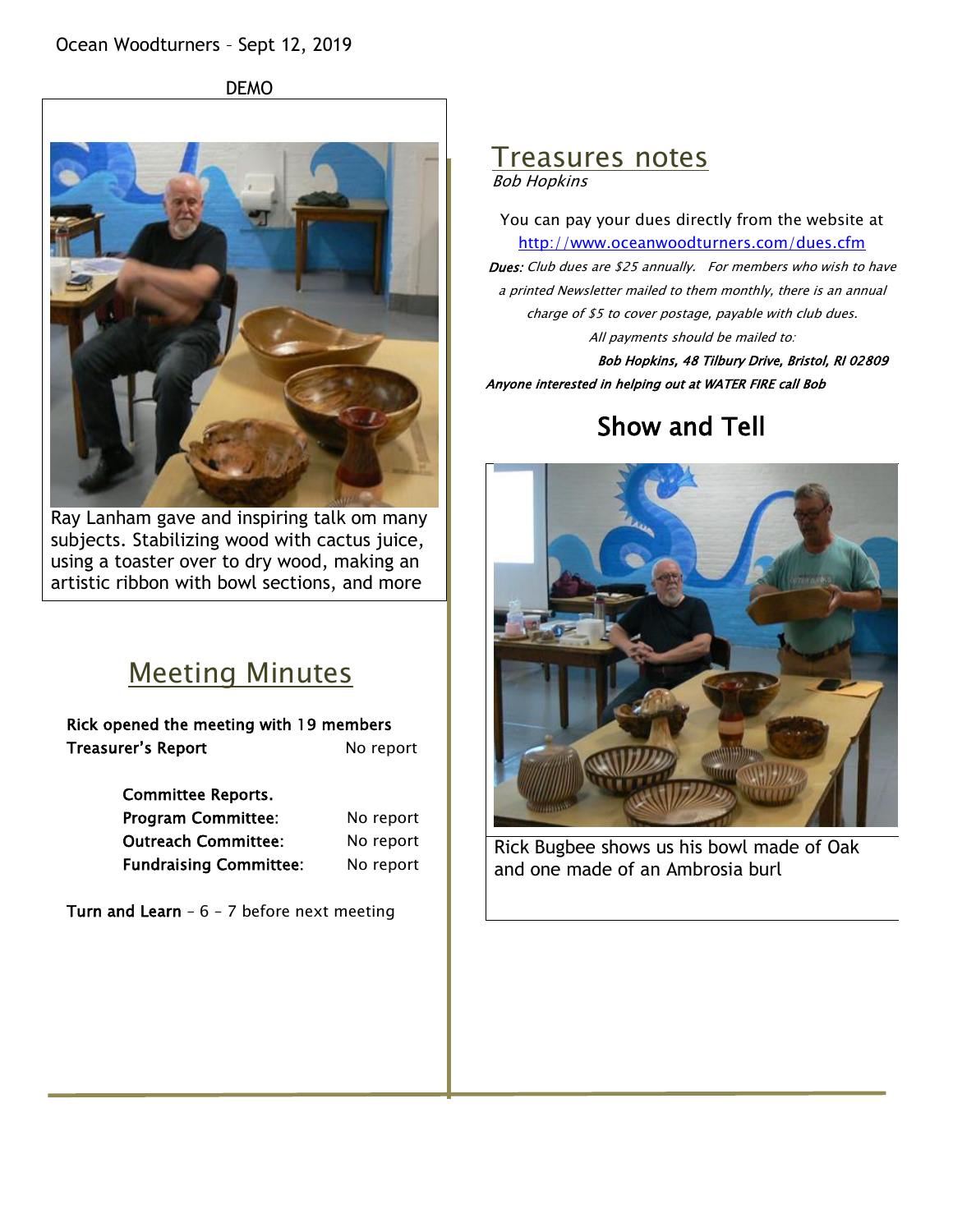## Show and Tell



 **Alex Amoruso The 2 pieces on the right are what is needed to make the platter in the center. They will be cut into 20, 9 inch pieces and then be cut into 40 pieces at 9 degrees.**



**Roland Lavoie Ambrosia Maple Mike Cotton Cherry Vase Burl** 

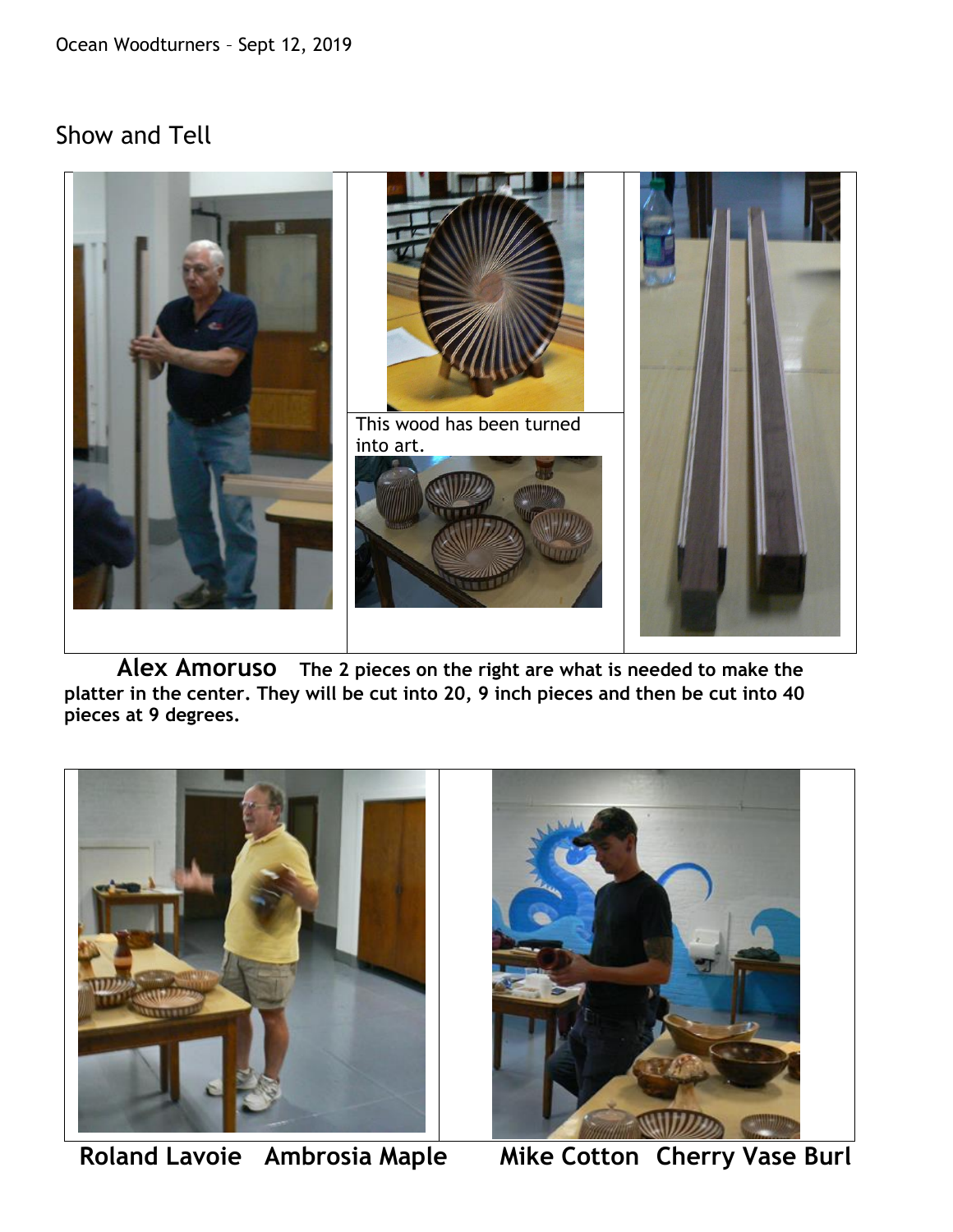## Learn to Turn



Shirley Kinsey and Chris Horn Learning Alex Amoruso the basics

#### President's Note

Wow what a busy month.

We had our Saturday event with Ray Lanham. Great time had by 15 attendees. It was a mixed crowd with some guests from the wood workers group, Ct. members and some members not seen in a while. Lots of new info about Aluminite and stabilizing. It was a great presentation and most of all networking within the meeting. Everyone had a bunch of questions and we shared new and old ways to get similar or same results. Lunch was handled by Dave's Market. They know sandwiches… We brought our own pickles…. And a special thanks to Gene for hosting our guests at his home.

Artist Exchange the following day was perfect weather and a great crowd. I hope to see some new members come from this as there were a lot of interest with the school location.

Rick and Mike did some demo turning and Chris taught pen turning to a few attendees. So, it's back to business.

Mike Cotton has stepped up to take charge of the Face Book Page. Our web site is currently not working as it was planned, so in the meantime this page is kept up to date each week with club info. Make sure to check in often for club news. We now have 131 followers (we had 59 in January)

We will be looking to do a member spotlight each month. Each member will be able to show his or her work in many photo's showing their work. I would encourage every member to take